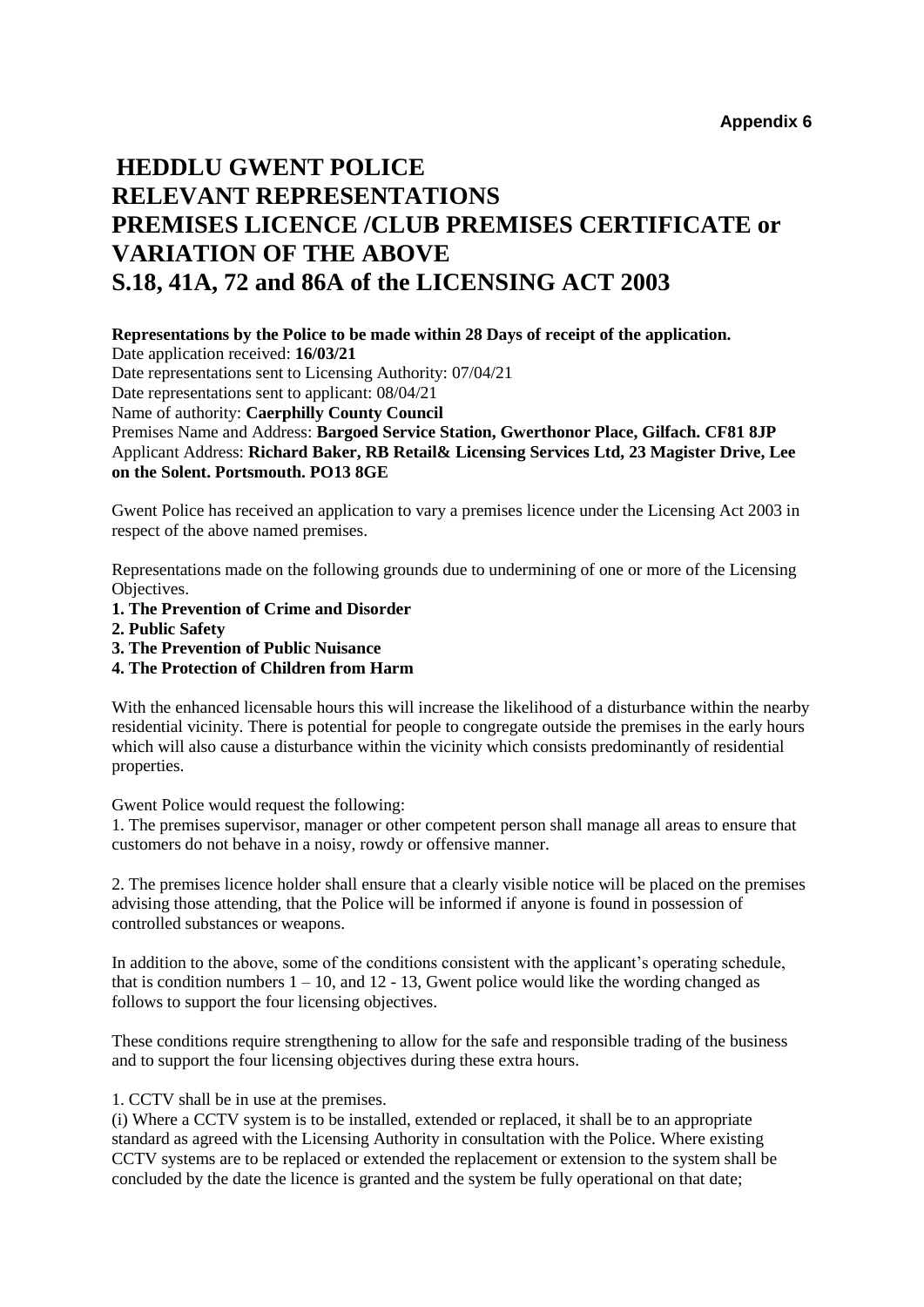(ii) The CCTV equipment shall be maintained in good working order and continually record when licensable activity takes place;

(iii) The premises licence holder shall ensure images from the CCTV are retained for a period of 31 days. This image retention period may be reviewed as appropriate by the Licensing Authority; (iv) The correct time and date will be generated onto both the recording and the real time image screen;

(v) If the CCTV equipment (including any mobile units in use at the premises) breaks down the Premises Licence Holder shall ensure the designated premises supervisor, or in his/her absence other responsible person, verbally informs the Licensing Authority and the Police as soon as is reasonably practicable. This information shall be contemporaneously recorded in the incident report register and shall include the time, date and means this was done and to whom the information was reported. Equipment failures shall be repaired or replaced as soon as is reasonably practicable and without undue delay. The Licensing Authority and the Police shall be informed when faults are rectified; (vi) The premise licence holder shall ensure that there are trained members of staff available during licensable hours to be able to reproduce and download CCTV images into a removable format at the request of any authorised officer of the Licensing Authority or a constable;

(vii) There shall be clear signage indicating that CCTV equipment is in use and recording at the premises during opening hours.

The CCTV system shall include all external areas of the premises.

2. All staff to be trained in the prevention of underage sales to a level commensurate with their duties. All such training to be updated as necessary, for instances when legislation changes, and should include training on how to deal with difficult customers. The training should be clearly documented and signed and dated by both the trainer and the member of staff receiving it. The documentation shall be available for inspection on request by an authorised officer of the Licensing Authority or a constable.

3. An approved proof of age scheme shall be adopted, implemented and advertised within the premise such as 'Challenge 25' whereby an accepted form of photographic identification shall be requested before any alcohol is sold to any person who appears to be under 25 years of age. Acceptable proof of age shall include identification bearing the customers photograph, date of birth and integral holographic mark or security measure. Suitable means of identification would include PASS approved proof of age card, photo-card driving licence and passport.

Publicity materials notifying customers of the operation of the Challenge 25 scheme shall be displayed at the premises, including a Challenge 25 sign of at least A5 size at the entrance to the premises and where practicable at each point of sale.

**4.** The premises licence holder shall require the designated premises supervisor, or in his / her absence other responsible person, to keep an 'incident / refusals' logbook in a bound book in which full details of all incidents are recorded. This shall include details of any refused sales and shall give details of the persons involved, incident description, time and date, actions taken and final outcome of the situation. This shall be completed as soon as possible and in any case no later than the close of business on the day of the incident. The time and date when the report was completed, and by whom, is to form part of the entry. The logbook is to be kept on the premises at all times records should be kept for a minimum of 12 months and shall be produced to an authorised officer of the Licensing Authority or a constable when required.

5. All staff with a responsibility for supplying or selling alcohol shall be vigilant in preventing adults buying alcohol on behalf of persons who are under 18 and will refuse such sales where they suspect that this may be about to occur.

6. The premises licence holder, premises supervisor or event manager, shall ensure that measures shall be put in place to remove litter or waste arising from customers and to prevent such litter from accumulating in the immediate vicinity of the premises or neighbouring premises.